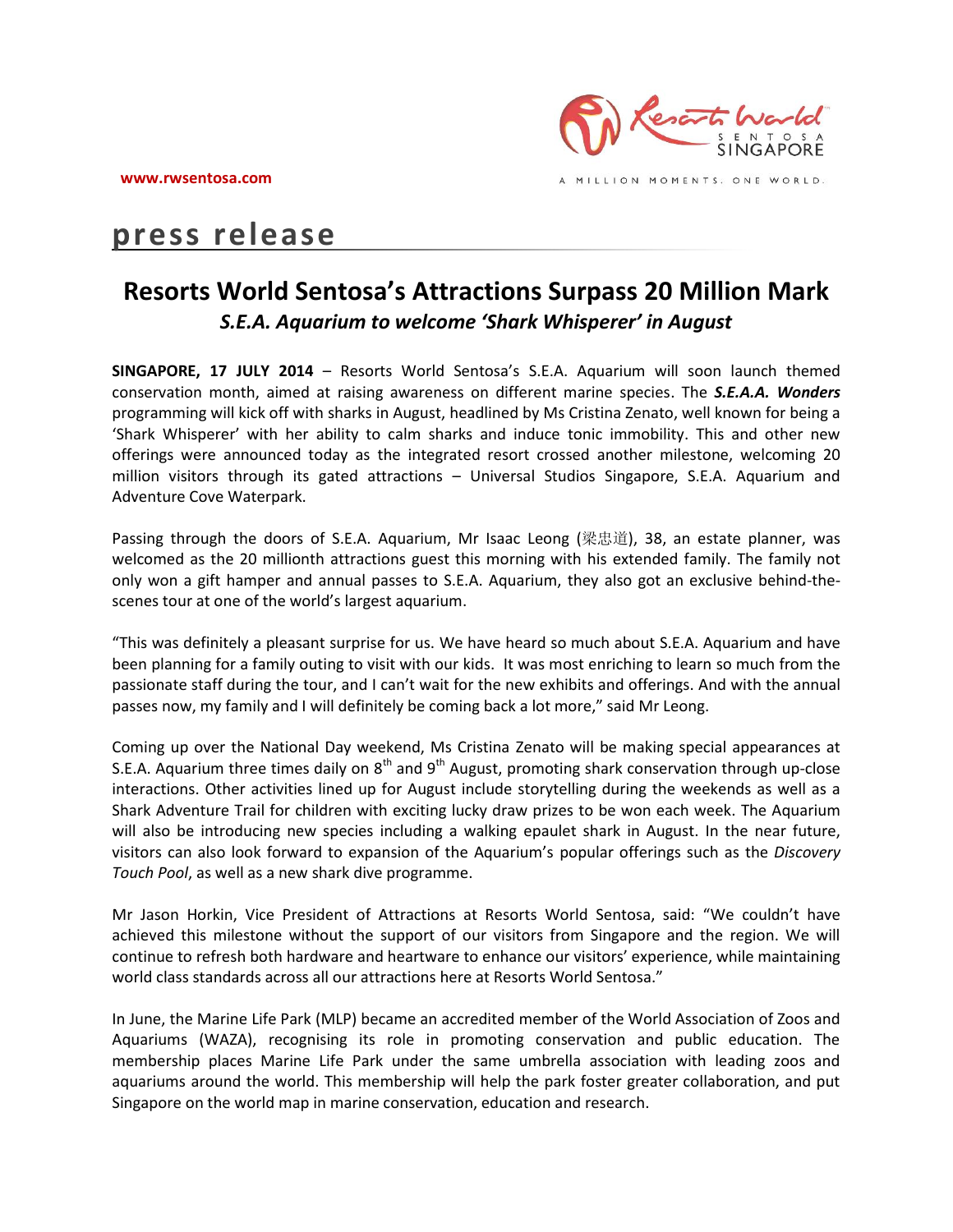MLP's Adventure Cove Waterpark also became the first in Southeast Asia to attain the *Silver International Aquatic Safety Award* by *Ellis & Associates*, putting it among the top 30% of water parks worldwide.

Over at Universal Studios Singapore, the popular Sesame Street stage show – *When I Grow Up* – will be revamped and staged at inside Pantages Hollywood Theater starting 20<sup>th</sup> September. Thrill seekers will soon face their greatest fears once again at Universal Studios Singapore's signature event – Halloween Horror Nights – returning with a vengeance for its fourth installment in October.

The theme park was most recognised by TripAdvisor's Travellers' Choice Award as the No. 1 amusement park attraction in Asia. In celebrating this award, the theme park will be rolling out special deals to thank visitors for their support.

- Ends -

#### **ABOUT RESORTS WORLD SENTOSA**

Resorts World Sentosa (RWS), Asia's ultimate destination resort, is located on Singapore's resort island of Sentosa. Spanning 49 hectares, the resort opened in January 2010 and welcomed over 45 million visitors in its first three years of opening. RWS is home to two mega attractions - the region's first-and-only Universal Studios theme park and the Marine Life Park, which comprises the S.E.A. Aquarium (one of the world's largest aquariums) and Adventure Cove Waterpark. Other attractions include a Maritime Experiential Museum, an award-winning destination spa, a casino, six unique hotels, the Resorts World Convention Centre, celebrity chef restaurants, and specialty retail outlets. The resort also offers world-class entertainment, from original resident productions to concerts and public shows such as the Crane Dance and the Lake of Dreams. RWS was named "Best Integrated Resort" in 2011, 2012 and 2013 at the TTG Travel Awards which recognises the best of Asia-Pacific's travel industry. RWS is wholly owned by Genting Singapore, a company of the Genting Group. For more information, please visit [www.rwsentosa.com.](http://www.rwsentosa.com/)

**11**/ResortsWorldatSentosa B**oo**rwsentosa Www.rwsentosblog.com

#### **MEDIA CONTACTS**

### **Resorts World Sentosa** Clement Ng Tel: + 65 6577 9761 Mobile: +65 9815 4490 [clement.xjng@rwsentosa.com](mailto:clement.xjng@rwsentosa.com)

**ATE Integrated Communications (for Resorts World Sentosa)** Debbie Pereira Tel: +65 6592 0543 [debbie@ate.bz](mailto:debbie@ate.bz)